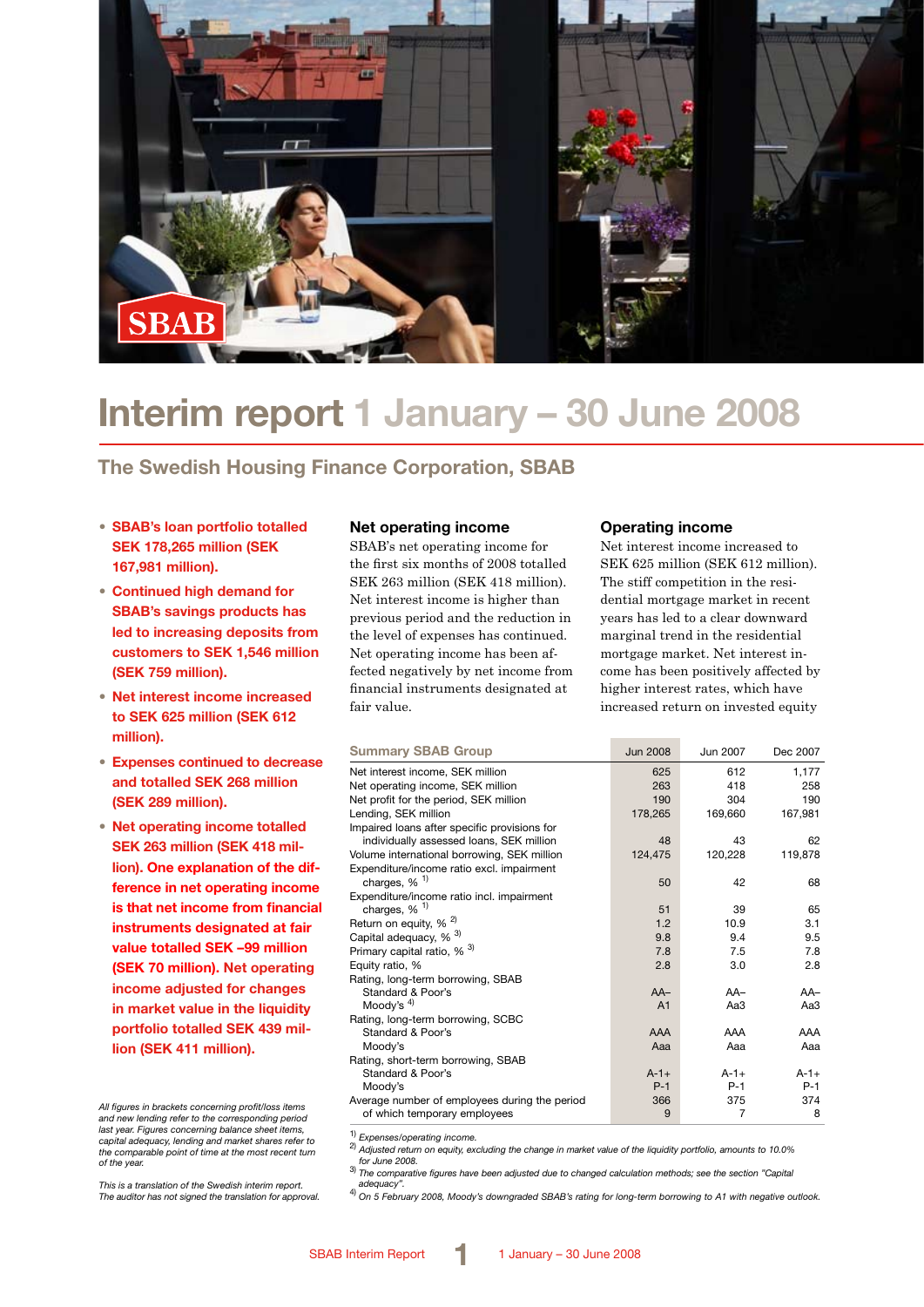capital and payment flows. Operating income is lower compared with the corresponding period last year, SEK 534 million (SEK 685 million). One explanation of the decrease in the result is attributable to financial instruments designated at fair value.

### **Expenses**

Expenses decreased to SEK 268 million (SEK 289 million). Staff costs totalled SEK 141 million (SEK 127 million). The increase is attributable to higher pension costs and provisions for profit-based remuneration. SBAB's other expenses have decreased substantially and, in comparison with the corresponding period last year, the decrease is SEK 36 million. Depreciation amounts to SEK 16 million, which is in level with the corresponding period last year.

### **Impairment charges and impaired loans**

Impairment charges continues to be low and amounted to a net result of SEK 3 million (positive SEK 22 million) for the first six months of 2008. The provision ratio for specific provisions for individually assessed loans was 65% (66%).

### **Lending**

New lending to customers totalled SEK 178,265 million compared with SEK 167,981 million at the beginning of the year. This increase is mainly attributable to the acquisition of loans from the jointly-owned company FriSpar Bolån AB to SBAB with the intention of enabling borrowing via covered bonds. As at 30 June 2008, the acquisition amounted to SEK 18,787 million of which the ensuing group effect amounted to SEK 9,206 million. The net increase for the period amounts to SEK 1,078 million.

New lending to the consumer market totalled SEK 9,965 million (SEK 9,588 million). The consumer market portfolio totalled SEK 114,607 million (SEK 104,125 million). SBAB's market share of consumer market lending totalled 7.7% (8.1%). SBAB's business partners continue to be important distribution channels.

New lending to the corporate market totalled SEK 5,696 million

#### **Loan portfolio**

|                                   |                       | <b>Jun 2008</b>                  |                       | Jun 2007                         |                       | Dec 2007                         |
|-----------------------------------|-----------------------|----------------------------------|-----------------------|----------------------------------|-----------------------|----------------------------------|
| <b>SEK million</b>                | <b>SBAB</b><br>Group* | Group<br>incl. all of<br>FriSpar | <b>SBAB</b><br>Group* | Group<br>incl. all of<br>FriSpar | <b>SBAB</b><br>Group* | Group<br>incl. all of<br>FriSpar |
| Consumer market                   | 114.607               | 115.738                          | 103.876               | 112.959                          | 104.125               | 113,803                          |
| - new lending<br>Corporate market | 9,965<br>63.658       | 11,114<br>63.773                 | 9.588<br>65.785       | 10.671<br>65.900                 | 19,676<br>63.856      | 21,828<br>63,990                 |
| - new lending                     | 5,696                 | 5,696                            | 5,293                 | 5,294                            | 10,808                | 10,809                           |
| <b>Total</b>                      | 178,265               | 179,511                          | 169.661               | 178.859                          | 167.981               | 177,793                          |
| - new lendina                     | 15.661                | 16.810                           | 14.881                | 15.965                           | 30.484                | 32.637                           |

\* *In the SBAB Group, FriSpar is consolidated at 51% in accordance with the proportionate method.*

(SEK 5,293 million). The corporate market portfolio totalled SEK 63,658 million (SEK 63,856 million). SBAB's market share of corporate market lending amounted to 12.3% (13.4%).

#### **Saving**

SBAB introduced two new savings products in spring 2007: A savings account (Sparkonto) for both new and existing customers and the SBAB account (SBAB-konto) for customers with residential mortgages of at least SEK 1 million. SBAB's savings products have a very competitive deposit rate. Interest is calculated from the first krona regardless of the amount deposited and withdrawals are free of charge. An account can easily be opened via sbab.se or customer services.

There has been a high level of demand for SBAB's savings products and the amount deposited totalled SEK 1,546 million (SEK 759 million) on 30 June 2008.

#### **Funding**

SBAB considers it very important to have a well-diversified funding portfolio. This requires an active presence in the market and a flexible range of products. As at 30 June, the programmes were utilised as follows: Swedish Commercial Paper Programme SEK 12.1 billion (SEK 19.0 billion), Swedish Covered Bonds SEK 61.9 billion (SEK 55.3 billion), European Commercial Paper Programme USD 1,689 million (USD 1,794 million), US Commercial Paper Programme USD 373 million (USD 1,190 million), Euro Medium Term Note Programme USD 9,016 million (USD 7,290 million), Euro Medium Term Covered Note Programme EUR 5,818 million (EUR 5,418 million). The total value of outstanding securities issued was SEK 194,232 million (SEK 191,807 million).

Funding through issuance of covered bonds is carried out in SBAB's wholly-owned subsidiary, the Swedish Covered Bond Corporation. The credit rating institutes Moody's and Standard & Poor's have established a credit rating of Aaa/ AAA for the covered bonds issued.

#### **The liquidity portfolio**

SBAB's liquidity portfolio is a liquidity reserve, which is intended to manage liquidity and funding risks. The portfolio totalled SEK 28.9 billion (SEK 31.0 billion) and consists of assets classified as "Available-forsale financial assets", SEK 21.7 billion (SEK 0 billion), and "Securities valued at fair value through profit or loss", SEK 7.2 billion (SEK 31.0 billion). The change in market value of the liquidity portfolio totalled SEK –453 million of which SEK 176 million was charged to net operating income and SEK 277 million to equity before tax. The financial turbulence which affected the capital market after the end of the period has had a negative effect on market values.

The portfolio holding is long term. SBAB has liquidity reserves that correspond to the need of liquidity for 30 days or more. All securities have the highest rating Aaa from Moody's, or AAA from Standard & Poor's or AAA from Fitch, apart from two covered bonds with the ratings AAA/Aa2 and AAA/Aa1 respectively. SBAB's liquidity portfolio neither has nor has had any exposure to the United States, to U.S. assets or to residential mortgages not classified as prime. Derivative contracts have been entered into to manage interest rate and currency risks. The bonds in the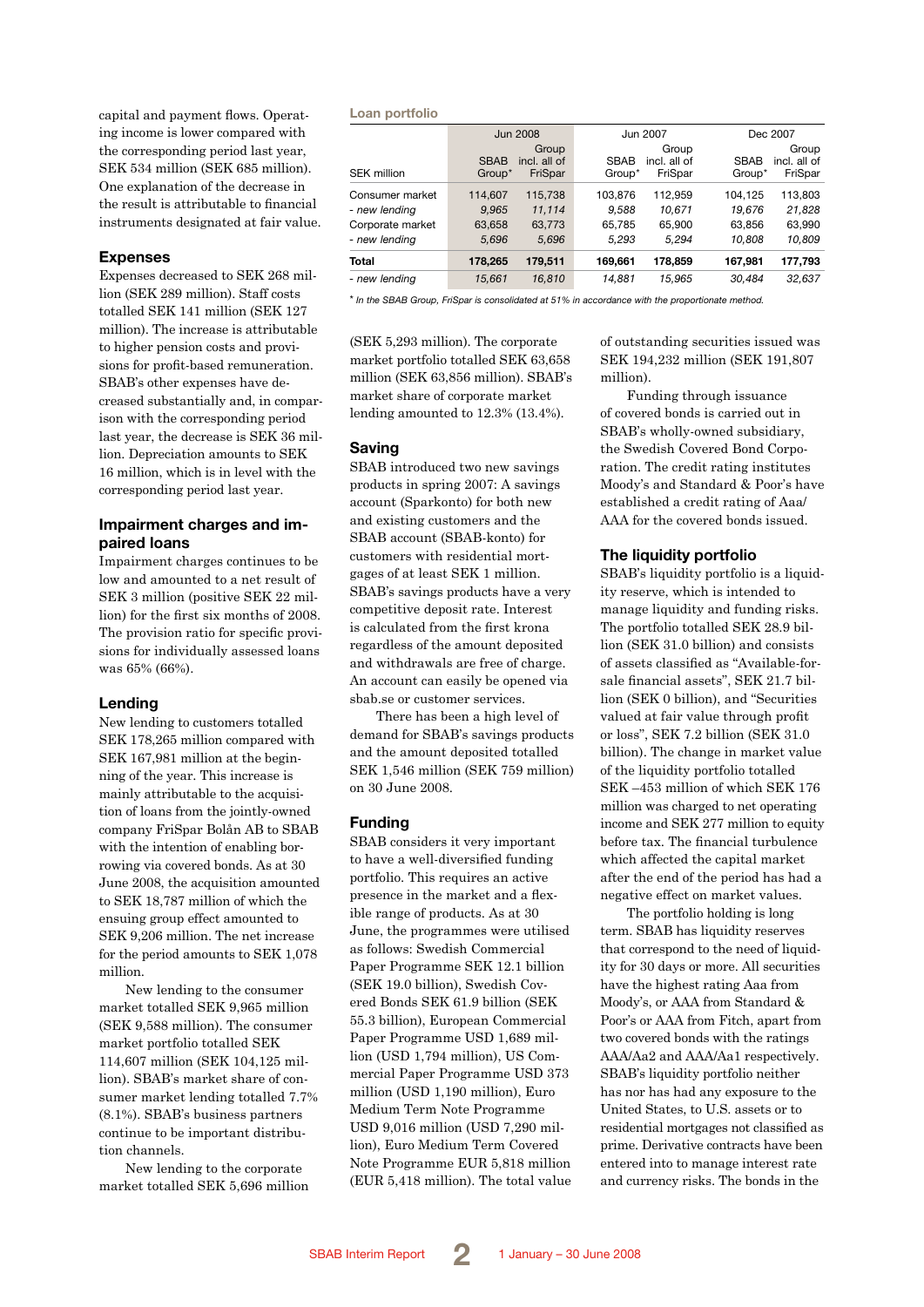portfolio can be pledged at the Riksbank or the European Central Bank.

### **Capital adequacy**

SBAB mainly discloses credit risk in accordance with the IRC method and operational risks according to the standard method. As of 2008, capital adequacy is disclosed as Total capital base/(Capital requirement/8%) instead of as previously as Total capital base/Risk-weighted assets\*limit value. The comparative figures have been adjusted in this connection.

The capital ratio for the SBAB Group was 1.22 (1.19) as at 30 June 2008. The capital adequacy totalled 9.8% (9.5%), the primary capital ratio was 7.8% (7.8%) and the capital base amounted to SEK 9,105 million (SEK 8,788 million). The capital requirement, without taking into consideration the transitional regulations according to the rules in Basel II, amounted to SEK 3,682 million (SEK 3,706 million) as at 30 June.

The parent company's capital ratio was 4.71 (4.48), the capital adequacy 37.7% (35.8%), the primary capital ratio 28.5% (28.2%) and the capital base SEK 9,121 million (SEK 9,187 million).

The details as per June 2008 include the Group's profit for the period January-March and the parent company's profit for the period January-June.

In connection with the interest payment date 30 March, SBAB has exercised its right to premature redemption of subordinated loan JPY 1. This loan has previously been included with SEK 722 million in the supplementary capital. During April, the redeemed subordinated loan has been replaced by a new subordinated loan of SEK 1 billion. The new subordinated loan has had a positive effect on the capital adequacy for the group with 1.3%.

Unlike in SBAB's consolidated accounts, the proportionate method is not used for FriSpar Bolån AB in the capital adequacy report. This is due to differences in rules relating to group definition between the regulatory framework for capital adequacy and large exposures and IFRS.

During the period, SBAB has received the Swedish Financial

Supervisory Authority's, Finansinspektionen, assessment of SBAB's internal capital evaluation. Finansinspektionen considers that SBAB is sufficiently capitalised in relation to the risk to which the company is exposed.

#### **Interest-rate risk**

A parallel shift of the yield curve plus one percentage point would as at 30 June 2008 have resulted in a reduction of the net value of SBAB's interest-bearing assets and liabilities, including derivative transactions, of around SEK –18.7 million.

An account of other risks in SBAB has been presented in the annual report for 2007.

### **Current events**

- In April, SBAB introduced a new model for setting interest rates to retail customers in order to be able to offer an even more competitive interest rate. The model is simple and clear and the customer's interest rate depends on the loan-to-value ratio and the size of the loan.
- During the period, SBAB has made possible covered borrowing for lending made in collaboration with the savings banks Finn and Gripen.

### **Development in the second quarter of 2008 compared with the first quarter of 2008**

- Lending to customers totalled SEK 178,265 million compared with SEK 165,899 million in the first quarter of 2008. The consumer market portfolio totalled SEK 114,607 million (SEK 104,550 million). SBAB's share of the consumer market was 7.7% (7.9%). The corporate market portfolio totalled SEK 63,658 million (SEK 61,349 million). SBAB's share of the corporate market totalled 12.3% (12.0%).
- During the second quarter, demand for SBAB's savings products has continued to be high and deposits from customers increased to SEK 1,546 million (SEK 1,272 million).
- Net interest income is higher and totalled SEK 320 million (SEK 305 million). Total operating

income amounted to SEK 300 million (SEK 234 million). The increase in operating income is explained by higher net interest income together with lower negative impact from the net result of "Financial instruments designated at fair value".

- Expenses are in level with previous quarter and totalled SEK 133 million (SEK 135 million).
- Impairment charges remain low during the quarter and amounted to SEK 1 million (SEK 2 million).
- Net operating income for the period totalled SEK 166 million (SEK 97 million).
- Capital adequacy remains to be good and reached 9.8% (8.7%) and the primary capital ratio was 7.8% (7.7%).

### **Development of the parent company (January - June 2008)**

Lending to customers totalled SEK 19,248 million (SEK 29,570 million) for the parent company.

Operating income amounted to SEK –41 million (SEK 687 million). The difference is mainly attributable to the net loss of financial transactions SEK –378 million (SEK 382 million). The parent company currently transfers loans to the subsidiary SCBC which has led to reduced net interest income in the parent company, SEK 125 million (SEK 145 million). The parent company's net interest income has been adjusted by positive SEK 54 million. This amount is attributable to the period January-March 2008.

Other operating income totalled SEK 185 million (SEK 142 million). This income consists of administrative services performed for the subsidiary SCBC.

During the quarter, expenses totalled SEK 270 million (SEK 291 million). Impairment charges amounted to net positive SEK 12 million (positive SEK 25 million).

Net operating income totalled SEK –299 million (SEK 421 million).

Capital adequacy in the parent company amounted to 37.7% (35.8%).

### **Accounting policies**

The SBAB Group applies the International Financial Reporting Standards (IFRS) as adopted by the EU.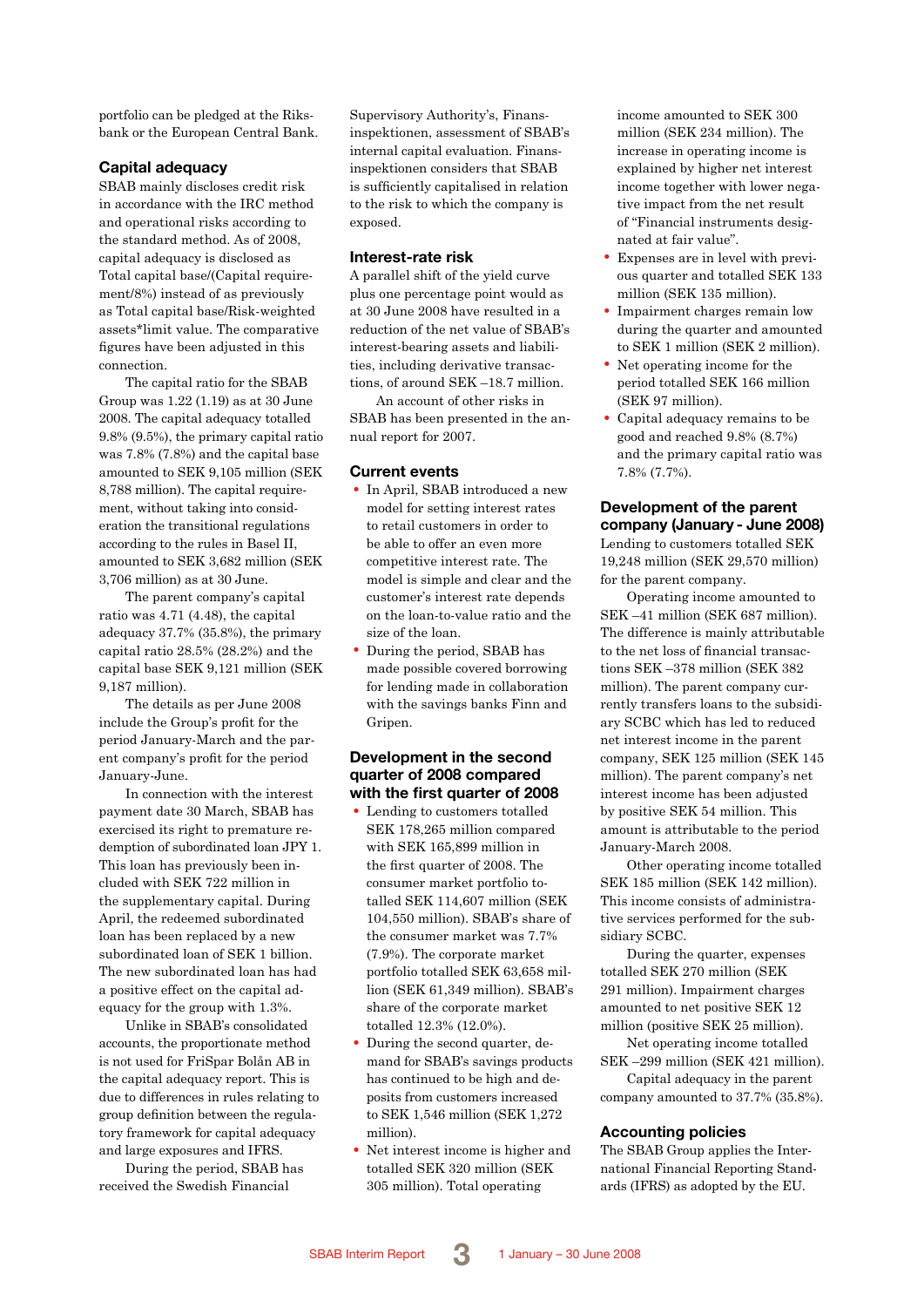Together with these accounting standards, the accounting regulatory code of the Swedish Financial Supervisory Authority, the Annual Account Act for Credit Institutions and Securities Companies (ÅRKL) as well as the requirements defined in the Swedish Financial Reporting Board's recommendation RFR 1.1 Supplementary Accounting Rules for Groups are taken into consideration.

This interim report complies with the requirements prescribed in IAS 34 Interim Financial Reporting.

The accounting policies and the methods of calculation are unchanged compared to the Annual Report for 2007. During the period, assets classified as "Available-forsale financial assets" have been added. These are measured at fair value. The effects arising from a

change in the fair value are recognised in equity, except for impairment losses in relation to amortised cost and foreign exchange gains and losses, which are recognised in profit or loss.

### **Financial information 2008**

SBAB will publish the interim report for the period 1 January-30 September 2008 on 30 October.

The Board of Directors and the CEO certify that the interim report provides a fair view of the Parent Company's and the Group's operations, position and earnings, and describes the significant risks and uncertainty factors to which the Parent Company and the Group are exposed.

*Stockholm, 28 August 2008*

Claes Kjellander *Chairman of the Board* Gunilla Asker *Board Member*

Jan Berg *Board Member* Helena Levander *Board Member*

Lars Linder-Aronson *Board Member*

Michael Thorén *Board Member*

Anders Bloom *Board Member (Employee Representative)*

Göran Thilén *Board Member (Employee Representative)*

Eva Cederbalk *CEO*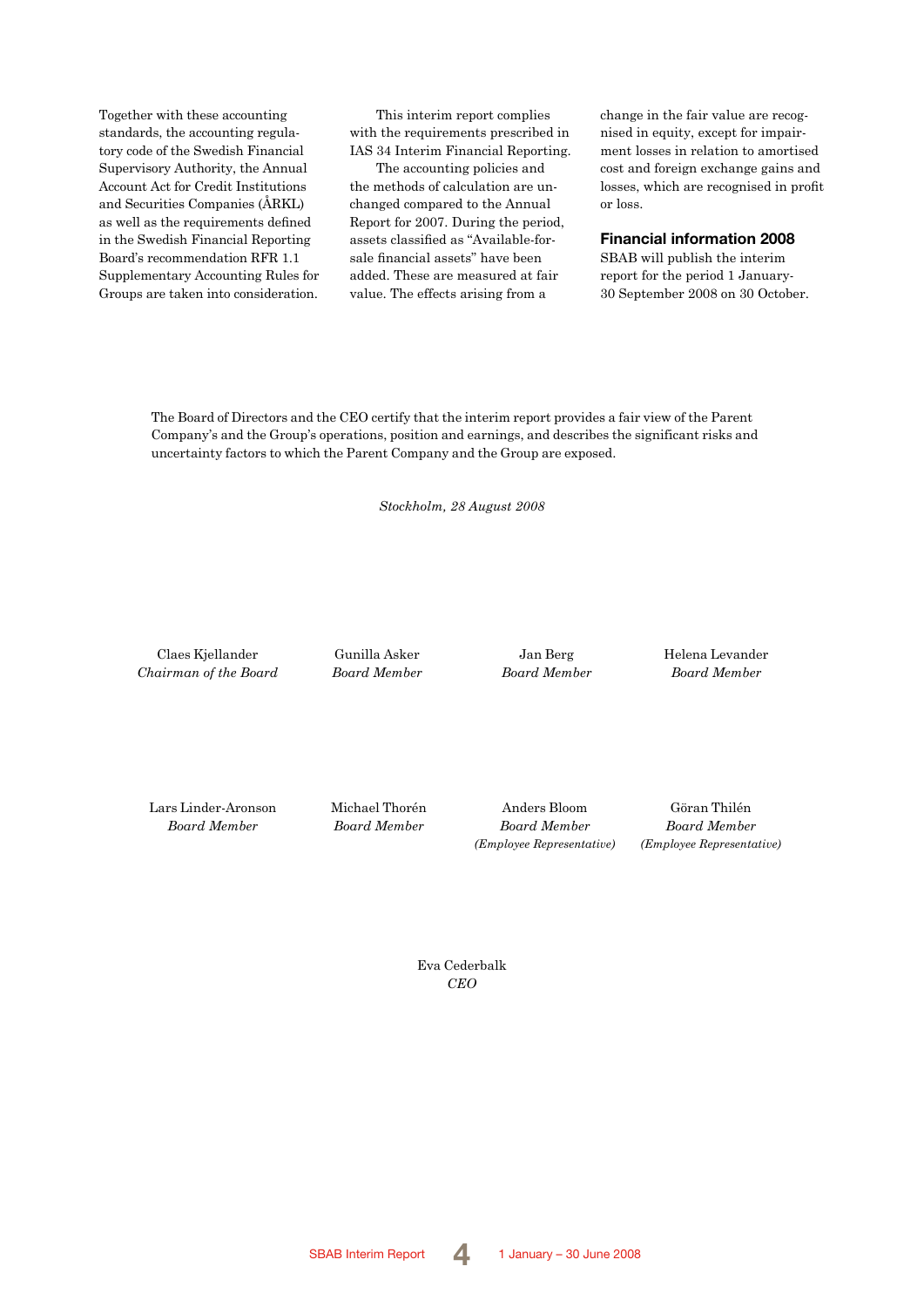# **Income Statement**

|                                                   |              | <b>GROUP</b> | <b>PARENT COMPANY</b> |              |              |              |
|---------------------------------------------------|--------------|--------------|-----------------------|--------------|--------------|--------------|
| <b>SEK million</b>                                | Jan-Jun 2008 | Jan-Jun 2007 | Apr-Jun 2008          | Apr-Jun 2007 | Jan-Jun 2008 | Jan-Jun 2007 |
| Interest income                                   | 5,482        | 3,871        | 2.598                 | 1.987        | 2,106        | 2,036        |
| Interest expense                                  | (4, 857)     | (3,259)      | (2, 278)              | (1,679)      | (1,981)      | (1,891)      |
| Net interest income                               | 625          | 612          | 320                   | 308          | 125          | 145          |
| Commission income                                 | 26           | 25           | 13                    | 13           | 37           | 40           |
| Commission expense                                | (18)         | (22)         | (8)                   | (12)         | (10)         | (22)         |
| Net income from financial instruments designated  |              |              |                       |              |              |              |
| at fair value (Note 1)                            | (99)         | 70           | (25)                  | 38           | (378)        | 382          |
| Other operating income                            | $\Omega$     | 0            | $\Omega$              | 0            | 185          | 142          |
| <b>Total operating income</b>                     | 534          | 685          | 300                   | 347          | (41)         | 687          |
| Staff costs                                       | (141)        | (127)        | (66)                  | (64)         | (141)        | (127)        |
| Other expenses                                    | (111)        | (147)        | (59)                  | (78)         | (121)        | (155)        |
| Depreciation of property, plant and equipment and |              |              |                       |              |              |              |
| amortisation of intangible fixed assets           | (16)         | (15)         | (8)                   | (8)          | (8)          | (9)          |
| Total expenses before impairment charges          | (268)        | (289)        | (133)                 | (150)        | (270)        | (291)        |
| Profit before impairment charges                  | 266          | 396          | 167                   | 197          | (311)        | 396          |
| Impairment charges, net (Note 2)                  | (3)          | 22           | (1)                   | 6            | 12           | 25           |
| Net operating income                              | 263          | 418          | 166                   | 203          | (299)        | 421          |
| Income tax expense                                | (73)         | (114)        | (46)                  | (56)         | 84           | (119)        |
| Profit for the period                             | 190          | 304          | 120                   | 147          | (215)        | 302          |

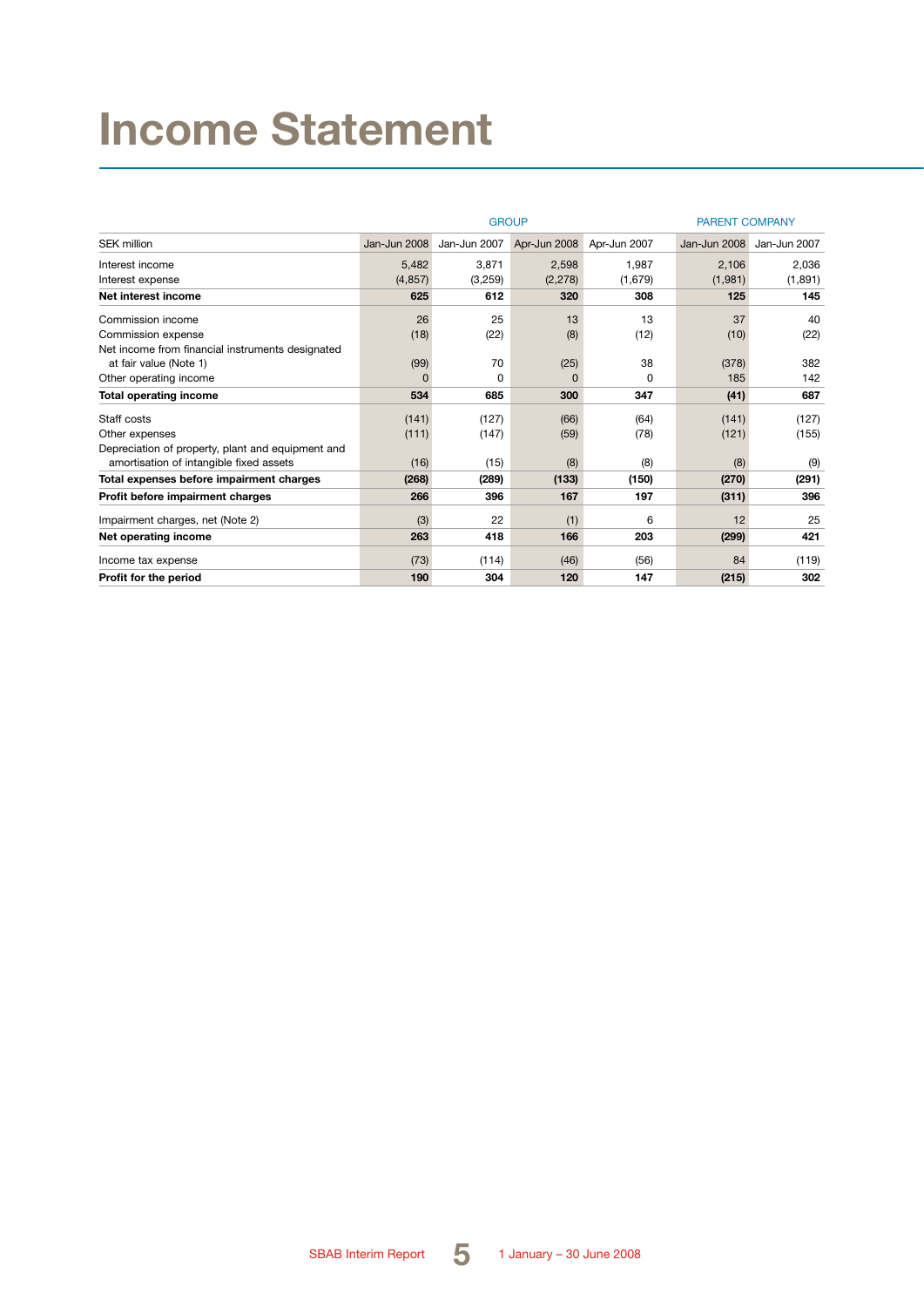# **Balance Sheet**

|                                                                | <b>GROUP</b> |          |                         | <b>PARENT COMPANY</b> |                         |  |
|----------------------------------------------------------------|--------------|----------|-------------------------|-----------------------|-------------------------|--|
| <b>SEK million</b>                                             | 30 Jun 2008  |          | 30 Jun 2007 31 Dec 2007 |                       | 30 Jun 2008 31 Dec 2007 |  |
| <b>ASSETS</b>                                                  |              |          |                         |                       |                         |  |
| Cash and balances at central banks                             | 0            | 0        | 0                       | 0                     | $\Omega$                |  |
| Treasury bills and other eligible bills                        | 10           | 10       | 10                      | 10                    | 10                      |  |
| Loans and advances to credit institutions (Note 3)             | 6,522        | 9,659    | 19,909                  | 39,454                | 38,502                  |  |
| Loans and advances to customers (Note 4)                       | 178,265      | 169,660  | 167,981                 | 19,248                | 29,570                  |  |
| Fair value adjustment of interest-rate hedged loan receivables | (1,834)      | (1, 251) | (922)                   | (64)                  | (88)                    |  |
| Bonds and other interest-bearing securities                    | 29,049       | 28,237   | 31,056                  | 29,049                | 31,056                  |  |
| Derivative financial instruments (Note 6)                      | 5,008        | 3,084    | 3,799                   | 4,419                 | 2,225                   |  |
| Other shares and participations                                |              | 3        | 4                       |                       | 4                       |  |
| Investments in joint ventures                                  |              |          |                         | 484                   | 602                     |  |
| Investments in subsidiaries                                    |              |          |                         | 7,200                 | 5,200                   |  |
| Deferred income tax assets                                     | 28           | 230      | 103                     | $\mathbf{0}$          | $\Omega$                |  |
| Intangible assets                                              | 57           | 59       | 58                      | 16                    | 19                      |  |
| Property, plant and equipment                                  | 13           | 17       | 14                      | 13                    | 14                      |  |
| Other assets                                                   | 1,063        | 1,407    | 296                     | 1,019                 | 537                     |  |
| Prepaid expenses and accrued income                            | 715          | 723      | 783                     | 415                   | 490                     |  |
| <b>TOTAL ASSETS</b>                                            | 218,896      | 211,838  | 223,091                 | 101,263               | 108,141                 |  |
|                                                                |              |          |                         |                       |                         |  |
| <b>LIABILITIES AND EQUITY</b>                                  |              |          |                         |                       |                         |  |
| Liabilities                                                    |              |          |                         |                       |                         |  |
| Liabilities to credit institutions                             | 6,350        | 6,093    | 15,537                  | 4,283                 | 7,092                   |  |
| Customer accounts                                              | 1,546        | 228      | 759                     | 1,546                 | 759                     |  |
| Debt securities in issue                                       | 194,232      | 189,828  | 191,807                 | 80,003                | 86,573                  |  |
| Derivative financial instruments (Note 6)                      | 4,193        | 3,344    | 2,923                   | 5,375                 | 3,467                   |  |
| <b>Other liabilities</b>                                       | 549          | 1,147    | 694                     | 524                   | 671<br>524              |  |
| Accrued expenses and prepaid income                            | 2,712        | 2,162    | 2,420                   | 519                   |                         |  |
| Subordinated liabilities                                       | 3,101        | 2,693    | 2,725                   | 3,101                 | 2,725                   |  |
| <b>Total liabilities</b>                                       | 212,683      | 205,495  | 216,865                 | 95,351                | 101,811                 |  |
| Equity                                                         |              |          |                         |                       |                         |  |
| Share capital                                                  | 1,958        | 1,958    | 1,958                   | 1,958                 | 1,958                   |  |
| Legal reserve                                                  |              |          |                         | 392                   | 392                     |  |
| Other reserves/Fair value reserve                              | (189)        | 17       | 14                      | (189)                 | 14                      |  |
| Retained earnings                                              | 4,254        | 4,064    | 4,064                   | 3,966                 | 3,815                   |  |
| Net profit for the period                                      | 190          | 304      | 190                     | (215)                 | 151                     |  |
| <b>Total equity</b>                                            | 6,213        | 6,343    | 6,226                   | 5,912                 | 6,330                   |  |
| <b>TOTAL LIABILITIES AND EQUITY</b>                            | 218,896      | 211,838  | 223,091                 | 101,263               | 108,141                 |  |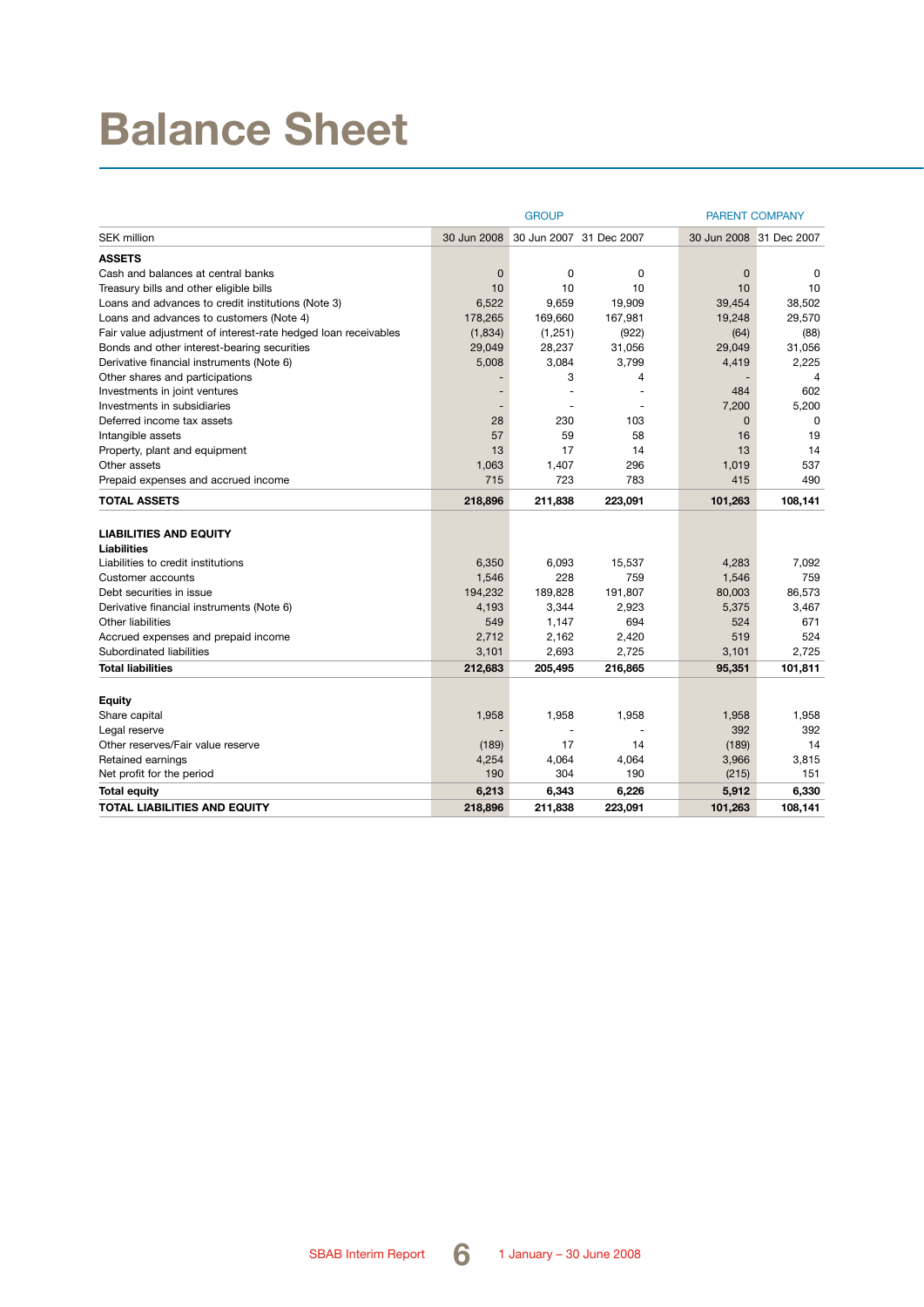# **Statement of Changes in Equity**

#### **GROUP**

| <b>SEK million</b>                                          | Share<br>capital | Other<br>reserves | Retained<br>earnings | Net profit for<br>the period | Total<br>equity |
|-------------------------------------------------------------|------------------|-------------------|----------------------|------------------------------|-----------------|
| Opening balance, 1 January 2008                             | 1,958            | 14                | 4,254                |                              | 6,226           |
| Change in available-for-sale financial assets, after tax    |                  | (200)             |                      |                              | (200)           |
| Change in instruments held for cash flow hedging, after tax |                  | (3)               |                      |                              | (3)             |
| Net profit for the period                                   |                  |                   |                      | 190                          | 190             |
| Closing balance, 30 June 2008                               | 1,958            | (189)             | 4,254                | 190                          | 6,213           |
| Opening balance, 1 January 2007                             | 1,958            | 12                | 4,064                |                              | 6,034           |
| Change in instruments held for cash flow hedging, after tax |                  | 5                 |                      |                              | 5               |
| Net profit for the period                                   |                  |                   |                      | 304                          | 304             |
| Closing balance, 30 June 2007                               | 1,958            | 17                | 4,064                | 304                          | 6,343           |
| Opening balance, 1 January 2007                             | 1,958            | 12                | 4,064                |                              | 6,034           |
| Change in instruments held for cash flow hedging, after tax |                  | 2                 |                      |                              | 2               |
| Net profit for the period                                   |                  |                   |                      | 190                          | 190             |
| Closing balance, 31 December 2007                           | 1,958            | 14                | 4.064                | 190                          | 6,226           |

#### PARENT COMPANY

| SEK million                                                                                                             | Share<br>capital | Legal<br>reserve | Fair value<br>reserve | Retained<br>earnings | Net profit for<br>the period | Total<br>equity |
|-------------------------------------------------------------------------------------------------------------------------|------------------|------------------|-----------------------|----------------------|------------------------------|-----------------|
| Opening balance, 1 January 2008                                                                                         | 1,958            | 392              | 14                    | 3,966                |                              | 6,330           |
| Change in available-for-sale financial assets, after tax<br>Change in instruments held for cash flow hedging, after tax |                  |                  | (200)<br>(3)          |                      |                              | (200)<br>(3)    |
| Net profit for the period<br>Closing balance, 30 June 2008                                                              | 1.958            | 392              | (189)                 | 3.966                | (215)<br>(215)               | (215)<br>5,912  |
| Opening balance, 1 January 2007                                                                                         | 1.958            | 392              | 12                    | 3.815                |                              | 6,177           |
| Change in instruments held for cash flow hedging, after tax<br>Net profit for the period                                |                  |                  | 2                     |                      | 151                          | 2<br>151        |
| Closing balance, 31 December 2007                                                                                       | 1.958            | 392              | 14                    | 3.815                | 151                          | 6,330           |

# **Cash Flow Statement**

|                                                          |              | <b>GROUP</b>             | <b>PARENT COMPANY</b> |              |  |
|----------------------------------------------------------|--------------|--------------------------|-----------------------|--------------|--|
| <b>SEK million</b>                                       | Jan-Jun 2008 | Jan-Jun 2007             | Jan-Jun 2008          | Jan-Jun 2007 |  |
| Cash and cash equivalents at the beginning of the period | 10.140       | 1,453                    | 3.124                 | 791          |  |
| Cash flows from operating activities                     | (5,202)      | (951)                    | 3.686                 | 1.039        |  |
| Cash flows from investing activities                     | (13)         | (18)                     | (1,885)               | (1,350)      |  |
| Cash flows from financing activities                     | 403          | $\overline{\phantom{0}}$ | 403                   |              |  |
| Increase/decrease of cash and cash equivalents           | (4, 812)     | (969)                    | 2.204                 | (311)        |  |
| Cash and cash equivalents at the end of the period       | 5,328        | 484                      | 5,328                 | 480          |  |

*Cash and cash equivalents comprises cash in hand and lending to credit institutions with original maturity of less than three months.*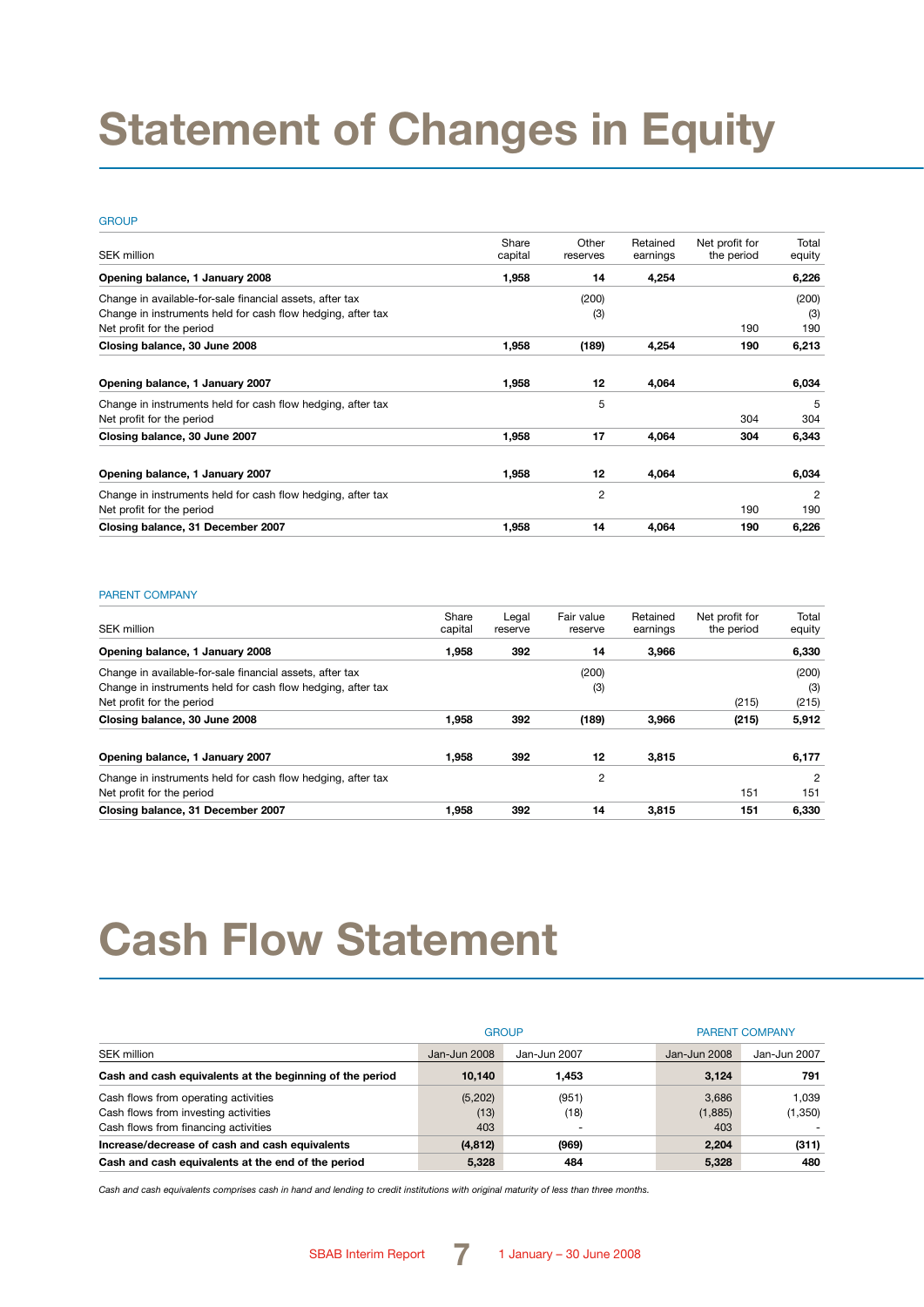# **Notes**

### Note 1 Net income from financial

| instruments designated at fair value                     |          | <b>GROUP</b> | <b>PARENT COMPANY</b> |          |
|----------------------------------------------------------|----------|--------------|-----------------------|----------|
|                                                          | Jan-Jun  | Jan-Jun      | Jan-Jun               | Jan-Jun  |
| SEK million                                              | 2008     | 2007         | 2008                  | 2007     |
| Gains/losses on interest-bearing financial instruments:  |          |              |                       |          |
| - Securities valued at fair value through profit or loss | (336)    | (234)        | (336)                 | (234)    |
| - Items in hedge accounting                              | 619      | 232          | 230                   | 230      |
| - Derivative financial instruments                       | (400)    | 30           | (270)                 | 352      |
| - Loan receivables                                       | 11       | 41           |                       | 33       |
| - Liabilities valued at fair value                       | (2)      |              | (2)                   |          |
| - Other financial liabilities                            | 11       | 0            | 0                     | $\Omega$ |
| Gains/losses on shares and participations:               | $\Omega$ |              | $\Omega$              |          |
| Currency translation effects                             | (2)      | 0            | (1)                   | 0        |
| <b>Total</b>                                             | (99)     | 70           | (378)                 | 382      |

### Note 2 Impairment charges, net

| <b>GROUP</b>                                                                                 | Jan-Jun        | Jan-Jun |
|----------------------------------------------------------------------------------------------|----------------|---------|
| <b>SEK million</b>                                                                           | 2008           | 2007    |
| SPECIFIC PROVISION FOR INDIVIDUALLY ASSESSED LOAN RECEIVABLES                                |                |         |
| The period's write-off for uncollectible loans                                               | 1              | 0       |
| Reversal of previous provisions for probable impairment reported                             |                |         |
| as uncollectible loans in the interim report                                                 | (0)            |         |
| The period's provision for probable impairment                                               | <sup>0</sup>   | 9       |
| Recoveries of previous year's uncollectible loans                                            | (0)            | (1)     |
| Reversal of previous positions for probable impairment no longer required                    | (28)           | (4)     |
| Guarantees                                                                                   | 9              | (7)     |
| Net cost for the period for individually assessed loan receivables                           | (18)           | (3)     |
| COLLECTIVE PROVISION FOR INDIVIDUALLY ASSESSED LOAN RECEIVABLES                              |                |         |
| Allocation to/reversal of collective provision                                               | (17)           | (27)    |
| Guarantees                                                                                   | $\mathfrak{p}$ | 10      |
| Net cost for the period for collective provisions for individually assessed loan receivables | (15)           | (17)    |
| COLLECTIVE PROVISION FOR HOMOGENEOUS GROUPS OF LOAN RECEIVABLES                              |                |         |
| The period's write-off for uncollectible loans                                               | 3              | 2       |
| Recoveries of previous years' uncollectible loans                                            | (0)            | (5)     |
| Allocation to/reversal of collective provision                                               | 28             | 2       |
| Guarantees                                                                                   | 5              | (1)     |
| Net cost for the period for collective provisions for homogeneous groups of loan receivables | 36             | (2)     |
| Impairment charges for the period                                                            | 3              | (22)    |

*Both the period's write-off regarding uncollectible loans and the reversal of previous year's write-offs specified above are attributable to loans and advances to customers.*

### Note 3 Loans and advances to credit institutions

Of the parent company's loans and advances to credit institutions, SEK 31,779 million (SEK 15,439 million) relate to a receivable from the wholly-owned subsidiary, The Swedish Covered Bond Corporation, SCBC. These receivables are subordinated which means that payment is not received until the other creditors of the subsidiary have been paid.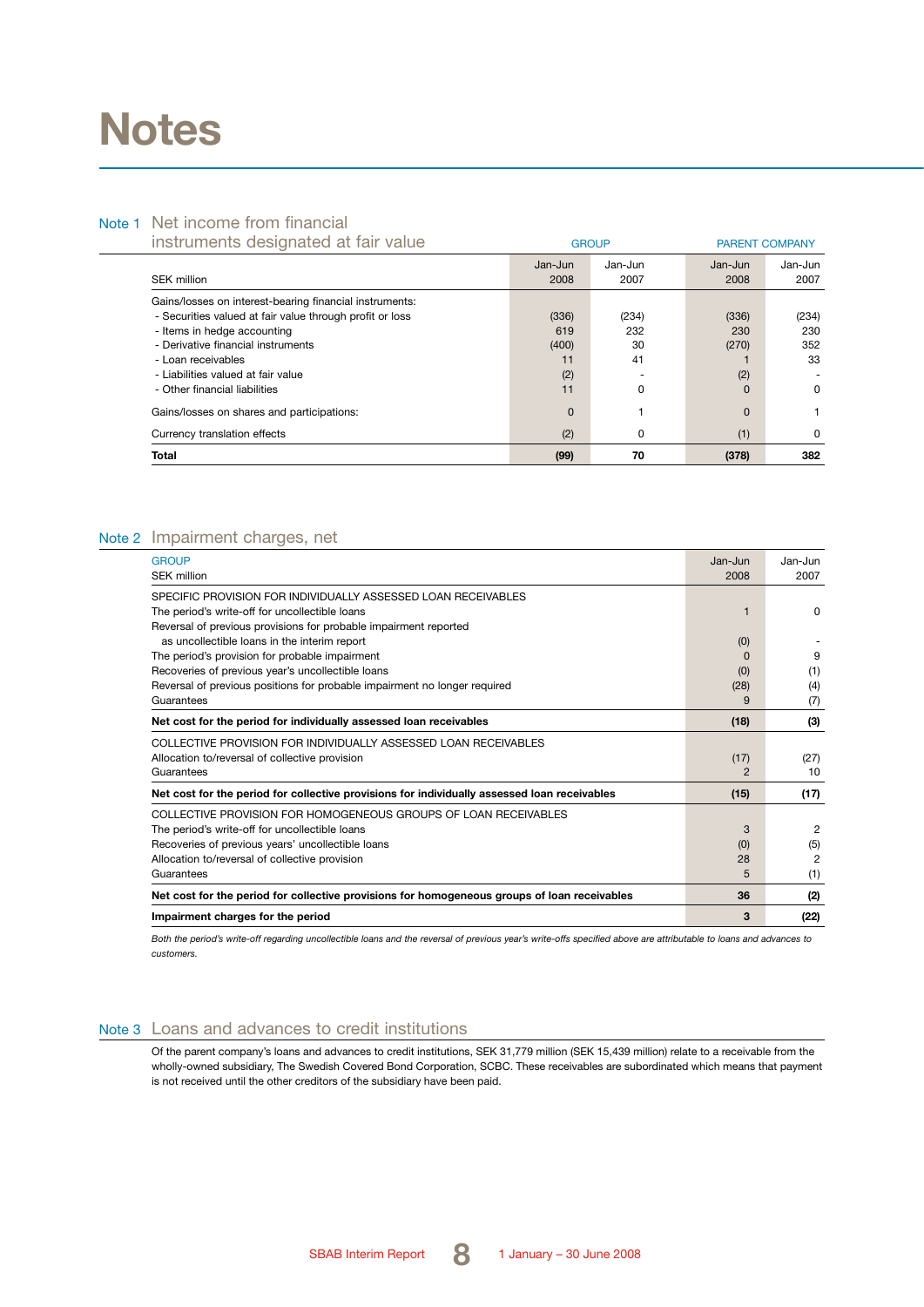### Note 4 Loans and advances to customers

| <b>GROUP</b>                              |         | 30 Jun 2008 |         | 31 Dec 2007    |
|-------------------------------------------|---------|-------------|---------|----------------|
| <b>SEK million</b>                        | Lending | Provision   | Lending | Provision      |
| Single-family dwellings and holiday homes | 79.498  | (100)       | 71.651  | (84)           |
| Tenant-owned apartments                   | 35.240  | (31)        | 32.575  | (17)           |
| Tenant-owner associations                 | 33,597  | (95)        | 33.465  | (119)          |
| Private multi-family dwellings            | 18.915  | (22)        | 17.953  | (40)           |
| Municipal multi-family dwellings          | 5.710   | -           | 7.000   | $\overline{a}$ |
| Commercial properties                     | 5.553   | (0)         | 5.597   |                |
| Provision for impairment                  | (248)   |             | (260)   |                |
| Total                                     | 178.265 | (248)       | 167.981 | (260)          |

| Impaired and unpaid loans                                                         |     | 30 Jun 2008 31 Dec 2007 |
|-----------------------------------------------------------------------------------|-----|-------------------------|
| a) Impaired loans                                                                 | 139 | 180                     |
| b) Unpaid loan receivables included in impaired loans                             | 8   | 9                       |
| c) Unpaid loan receivables not included in impaired loans                         | 135 | 115                     |
| d) Specific provisions for individually assessed loans                            | 91  | 118                     |
| e) Collective provisions for individually assessed loans                          | 36  | 53                      |
| f) Provisions for collectively-assessed homogeneous groups of loans               | 121 | 89                      |
| q) Total provisions $(d+e+f)$                                                     | 248 | 260                     |
| h) Impaired loans after specific provisions for individually assessed loans (a-d) | 48  | 62                      |
| i) Provision ration for specific provisions for individually assessed loans (d/a) | 65% | 66%                     |

*The business partner may acquire loans provided in certain lending cooperation and, in certain cases, SBAB does not have the right to re-sell the receivable to a third party without prior approval.*

## Note 5 Classification of financial instruments

| <b>GROUP</b><br>30 June 2008, SEK million<br><b>Financial assets</b> | Securities<br>valued at<br>fair value through<br>profit or loss | Loan<br>receivables | Derivatives<br>held for<br>hedging | Available-<br>for-sale<br>financial<br>assets | Total    |
|----------------------------------------------------------------------|-----------------------------------------------------------------|---------------------|------------------------------------|-----------------------------------------------|----------|
| Cash and balances at central banks                                   |                                                                 | 0                   |                                    |                                               | $\Omega$ |
| Treasury bills and other eligible bills                              | 10                                                              |                     |                                    |                                               | 10       |
| Loans and advances to credit institutions                            |                                                                 | 6.522               |                                    |                                               | 6.522    |
| Loans and advances to customers                                      |                                                                 | 178.265             |                                    |                                               | 178,265  |
| Fair value adjustment of interest-rate hedged<br>loan receivables    |                                                                 | (1,834)             |                                    |                                               | (1,834)  |
| Bonds and other interest-bearing securities                          | 7.371                                                           |                     |                                    | 21.678                                        | 29.049   |
| Derivative financial instruments                                     |                                                                 |                     | 5,008                              |                                               | 5,008    |
| Other assets                                                         |                                                                 | 1.063               |                                    |                                               | 1.063    |
| Prepaid expenses and accrued income                                  | 149                                                             | 433                 |                                    | 133                                           | 715      |
| Total                                                                | 7.530                                                           | 184.449             | 5.008                              | 21.811                                        | 218.798  |

| <b>Total</b>                        | 175.407                                            | 4,193                              | 33,083                            | 212,683 |
|-------------------------------------|----------------------------------------------------|------------------------------------|-----------------------------------|---------|
| Subordinated liabilities            | 3,101                                              |                                    |                                   | 3.101   |
| Accrued expenses and prepaid income | 2.573                                              |                                    | 139                               | 2.712   |
| Other liabilities                   |                                                    |                                    | 549                               | 549     |
| Derivative financial instruments    |                                                    | 4.193                              |                                   | 4.193   |
| Debt securities in issue            | 169.733                                            |                                    | 24.499                            | 194.232 |
| Customer accounts                   |                                                    |                                    | 1.546                             | 1.546   |
| Liabilities to credit institutions  |                                                    |                                    | 6.350                             | 6,350   |
| <b>Financial liabilities</b>        | Financial<br>liabilities<br>in hedge<br>accounting | Derivatives<br>held for<br>hedging | Other<br>financial<br>liabilities | Total   |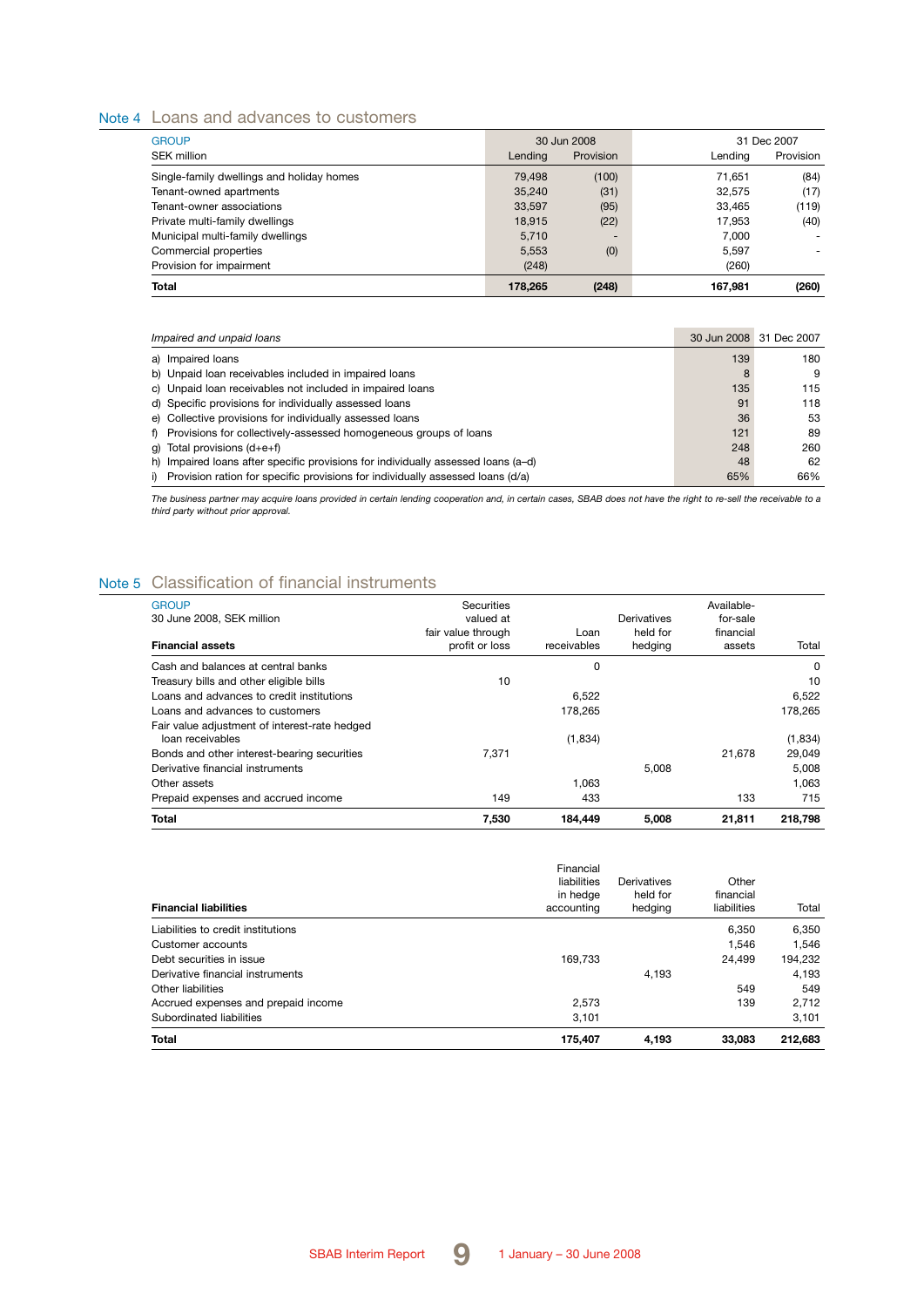#### Note 5 *continued*

| 7.530                                | 59,790              | 4,419               | 21,811              | 93.550         |
|--------------------------------------|---------------------|---------------------|---------------------|----------------|
| 149                                  | 133                 |                     | 133                 | 415            |
|                                      | 1.019               |                     |                     | 1.019          |
|                                      |                     | 4,419               |                     | 4,419          |
| 7.371                                |                     |                     | 21.678              | 29,049         |
|                                      | (64)                |                     |                     | (64)           |
|                                      | 19.248              |                     |                     | 19.248         |
|                                      | 39.454              |                     |                     | 39.454         |
| 10                                   |                     |                     |                     | 10             |
|                                      | 0                   |                     |                     | 0              |
| fair value through<br>profit or loss | Loan<br>receivables | held for<br>hedging | financial<br>assets | Total          |
| valued at                            |                     | Derivatives         | sale                |                |
|                                      | Securities          |                     |                     | Available-for- |

| <b>Financial liabilities</b>        | Financial<br>liabilities in<br>hedge accounting | Derivatives<br>held for<br>hedging | Other<br>financial<br>liabilities | Total  |
|-------------------------------------|-------------------------------------------------|------------------------------------|-----------------------------------|--------|
| Liabilities to credit institutions  |                                                 |                                    | 4.283                             | 4,283  |
| Customer accounts                   |                                                 |                                    | 1.546                             | 1.546  |
| Debt securities in issue            | 55.504                                          |                                    | 24.499                            | 80.003 |
| Derivative financial instruments    |                                                 | 5.375                              |                                   | 5.375  |
| Other liabilities                   |                                                 |                                    | 524                               | 524    |
| Accrued expenses and prepaid income | 407                                             |                                    | 112                               | 519    |
| Subordinated liabilities            | 3,101                                           |                                    |                                   | 3.101  |
| Total                               | 59.012                                          | 5.375                              | 30,964                            | 95,351 |

## Note 6 Derivative financial instruments

| <b>GROUP</b><br>30 June 2008, SEK million          | Assets at<br>fair value | Liabilities at<br>fair value | Total nominal<br>amount |
|----------------------------------------------------|-------------------------|------------------------------|-------------------------|
| Interest-rate related                              | 3,072                   | 2,900                        | 235,282                 |
| Share-related                                      | 24                      |                              | 129                     |
| Currency-related                                   | 1,819                   | 1,292                        | 96,778                  |
| Credit-related                                     | 93                      | 0                            | 18,042                  |
| Total                                              | 5,008                   | 4,193                        | 350,231                 |
| <b>PARENT COMPANY</b><br>30 June 2008, SEK million | Assets at<br>fair value | Liabilities at<br>fair value | Total nominal<br>amount |
| Interest-rate related                              | 4,017                   | 4,271                        | 379,796                 |
| Share-related                                      | 24                      |                              | 129                     |
| Currency-related                                   | 378                     | 1,103                        | 44,149                  |
| Total                                              | 4,419                   | 5,375                        | 424,074                 |

### Note 7 Segment reporting

| <b>GROUP</b>                                                   | Jan-Jun 2008<br>Corporate |                |                          | Jan-Jun 2007<br>Corporate |          |       |         |       |
|----------------------------------------------------------------|---------------------------|----------------|--------------------------|---------------------------|----------|-------|---------|-------|
| SEK million                                                    | Consumer                  | loans          | Finance                  | Total                     | Consumer | loans | Finance | Total |
| Net interest income                                            | 379                       | 80             | 166                      | 625                       | 389      | 88    | 135     | 612   |
| Net commission income<br>Net income from financial instruments | 19                        | 2              | (13)                     | 8                         | 5        | 0     | (2)     | 3     |
| designated at fair value                                       | $\mathbf 0$               | $\overline{2}$ | (101)                    | (99)                      | 5        |       | 58      | 70    |
| <b>Total operating income</b>                                  | 398                       | 84             | 52                       | 534                       | 399      | 95    | 191     | 685   |
| Total expenses before impairment charges                       | (208)                     | (29)           | (31)                     | (268)                     | (220)    | (36)  | (33)    | (289) |
| Profit before impairment charges                               | 190                       | 55             | 21                       | 266                       | 179      | 59    | 158     | 396   |
| Impairment charges, net                                        | (5)                       | $\overline{2}$ | $\overline{\phantom{a}}$ | (3)                       | 18       | 5     | (1)     | 22    |
| Net operating income                                           | 185                       | 57             | 21                       | 263                       | 197      | 64    | 157     | 418   |

The Consumer segment includes lending to single-family dwellings, holiday homes, tenant-owned apartments, and tenant-owner associations. Corporate loans<br>includes lending to private mult-family dwellings, commercial propert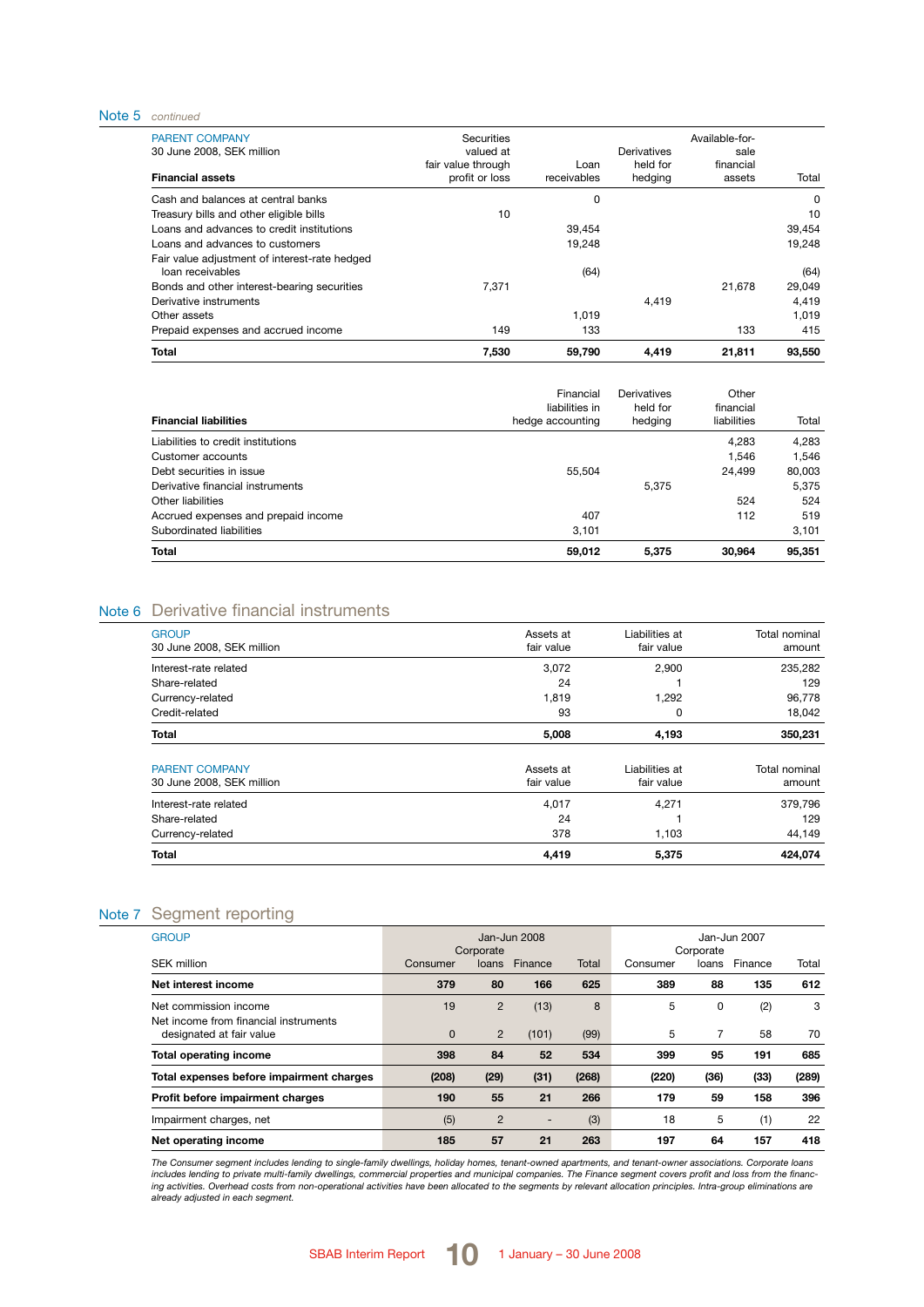# **Capital Base**

| <b>GROUP</b>                                                        |             |             |
|---------------------------------------------------------------------|-------------|-------------|
| <b>SEK million</b>                                                  | 30 Jun 2008 | 31 Dec 2007 |
| Primary capital                                                     |             |             |
| Equity                                                              | 6,282       | 6,198       |
| Primary capital contribution                                        | 994         | 994         |
| Minority interest                                                   | 467         | 467         |
| Total primary capital gross                                         | 7,743       | 7,659       |
| Less other intangible assets                                        | (58)        | (58)        |
| Less deferred income tax assets                                     | (108)       | (103)       |
| Deduction under Chapter 3, section 8, of the Capital Adequacy Act   | (366)       | (346)       |
| Total primary capital net                                           | 7,211       | 7,152       |
| Supplementary capital                                               |             |             |
| Undated subordinated loans                                          |             | 722         |
| Dated subordinated loans                                            | 2,260       | 1,260       |
| Deduction under Chapter 3, section 8, of the Capital Adequacy Act   | (366)       | (346)       |
| Total supplementary capital                                         | 1,894       | 1,636       |
| Expanded part of capital base                                       |             |             |
| Deduction from whole capital base                                   |             |             |
| Amount for capital base net after deductible items and limit values | 9,105       | 8,788       |
| <b>Capital requirements</b>                                         |             |             |
| Minimum capital for:                                                |             |             |
| Credit risk reported according to standard method                   | 1,328       | 1.067       |
| Credit risk reported according to IRC method                        | 2,095       | 1,982       |
| Risks in commercial stock                                           | 115         | 487         |
| Operational risk                                                    | 144         | 170         |
| Currency risk                                                       |             |             |
| Raw material risk                                                   |             |             |
| Total minimum capital requirement                                   | 3,682       | 3,706       |
| Addition during a transitional period                               | 3,754       | 3,675       |
| Capital requirement including addition                              | 7,436       | 7,381       |

# **Capital Adequacy**

|                               |             | <b>GROUP</b> | <b>PARENT COMPANY</b> |             |  |
|-------------------------------|-------------|--------------|-----------------------|-------------|--|
| SEK million                   | 30 Jun 2008 | 31 Dec 2007  | 30 Jun 2008           | 31 Dec 2007 |  |
| Primary capital               | 7,211       | 7.152        | 6,889                 | 7.240       |  |
| Total capital                 | 9.105       | 8.788        | 9,121                 | 9.187       |  |
| Risk-weighted assets, Basel I | 105.743     | 98.918       | 27,650                | 27.901      |  |
| Capital requirement/8%        | 92,954      | 92,258       | 24,185                | 25.636      |  |
| Primary capital ratio         | 7.8%        | 7.8%         | 28.5%                 | 28.2%       |  |
| Capital adequacy              | 9.8%        | 9.5%         | 37.7%                 | 35.8%       |  |
| Capital ratio                 | 1.22        | 1.19         | 4.71                  | 4.48        |  |

*Comparative figures have been adjusted due to changed calculation.*